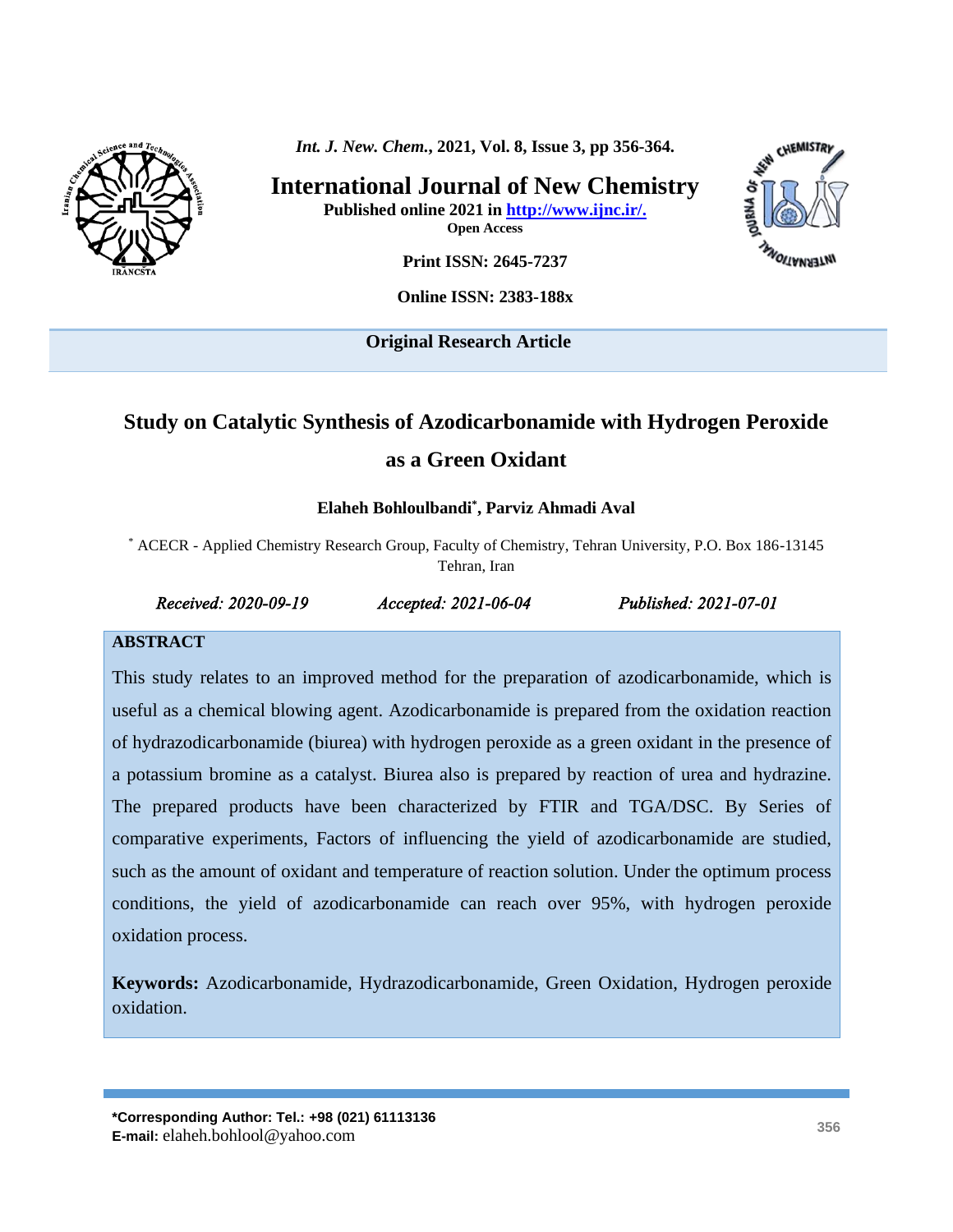## **Introduction**

Azodicarbonamide (ADCA) is a yellow powder and widely used in industry as a foaming agent [1-3] in the production of various products because its decomposition products are non-toxic, odorless and non-polluting. The gases from the ADCA decomposition are 65% nitrogen gas, 24% carbon monoxide, 5% carbon dioxide and 5% ammonia [4-6].

Azodicarbonamide has the following structure [7]:

$$
\begin{array}{c|c}\nO & O \\
\parallel & \parallel \\
H_2N-C-N=N-C-NH_2\n\end{array}
$$

The current process of ADCA is as follows: hydrazodicarbonamide (biurea) is synthesized from hydrazine hydrate and urea by means of acid condensation reaction [8], and ADCA is synthesized from biurea through oxidation reaction. There are several processes for producing azodicarbonamide by the oxidation of biurea, it can be divided according to different methods used dichromate oxidizing agent [9-11], chlorate method [12], chlorine method [13-15] and hydrogen peroxide process [16, 17]. The oldest and still commonly used process uses dichromate oxidizing agent. The dichromate method employed due to high cost and the pollution generated during chrome is eliminated. Further, the deep green color of the chromate ions masks the orange colored azo compound, to such an extent that it is difficult to determine the end point of the reaction. In addition, chromium compounds are skin irritants and cause health problems if any chromium residues remain in the product. Serious and expensive waste disposal problems also arise with use of chromium [9]. Hydrogen peroxide oxidation process is a new method to produce ADCA foaming agent. There is a current intense interest in using hydrogen peroxide as an environmentally friendly oxidant that produces water as a by-product [18-22]. The low oxidation power of hydrogen peroxide seems to be due to the poor leaving tendency of the hydroxide ions [23, 24]. With this method, the only by-product is water, no pollutants. The dosage of the  $H_2O_2$  is easy to control. The product has stable quality and yield. So, the method has a lot of advantages, such as no danger of explosion, no pollutants, no by-products, high product quality and high yield.

In the present research, first of all biurea was synthesized from hydrazine and urea, after purification, ADCA was synthesized from biurea through oxidation with hydrogen peroxide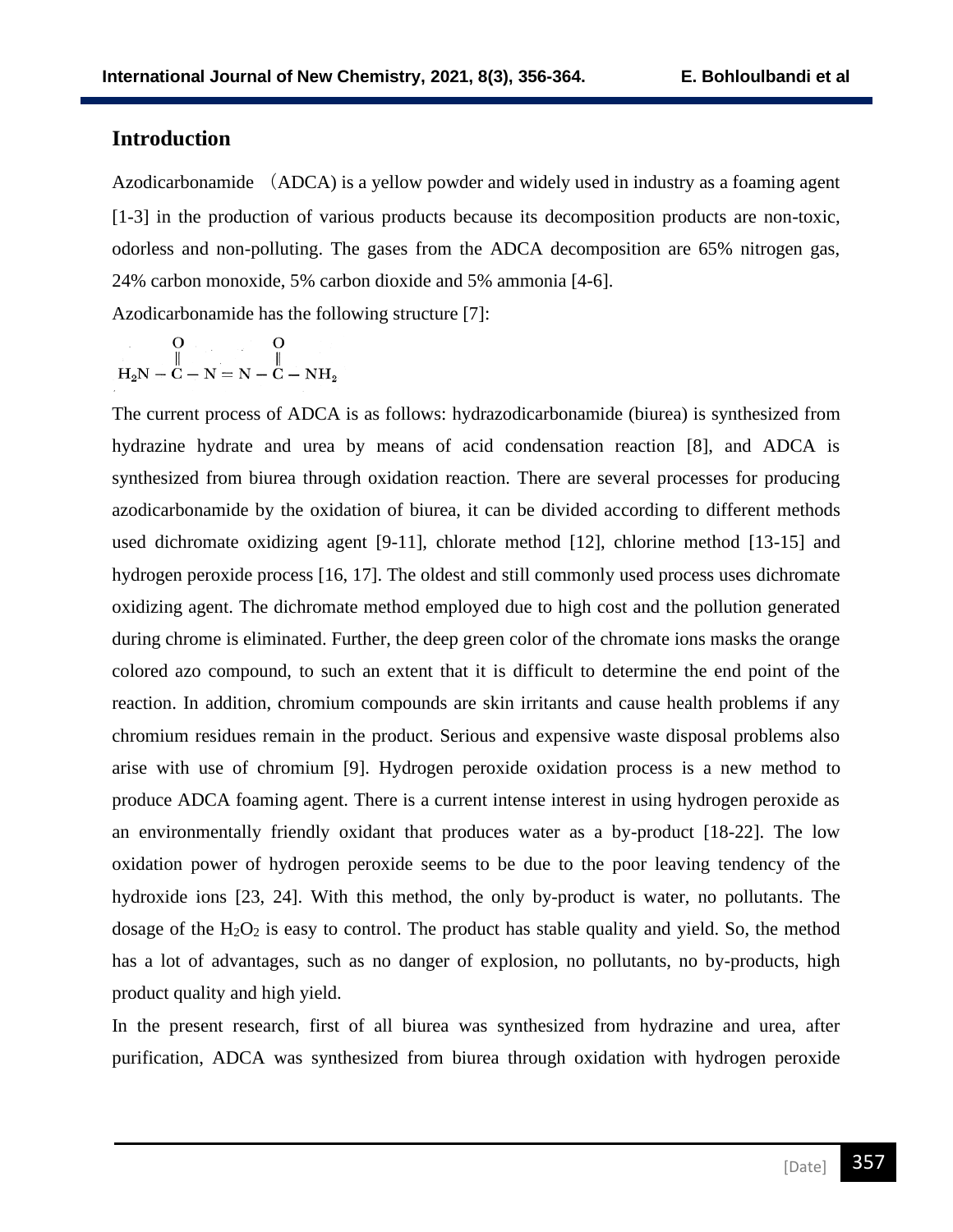according to our reported procedure [25, 26]. The influence of factors such the amount of oxidant and temperature of reaction solution on product yield was investigated.

## **Experimental**

## **Materials**

Urea, hydrogen peroxide (30%) and sodium bromide were obtained from Merck. Other materials were of commercial reagent grade and were purchased from Sigma-Aldrich or FLUKA companies and treated when necessary.

## **General procedure for synthesis of biurea**

4 g (0.03 mol) of hydrazine sulfate, 5.4 g (0.09 mol) urea and 100 ml of water was heated to the refluxing temperature under refluxing conditions and with agitation. After about two hours of boiling with adding some sulfuric acid that was added dropwise to hold the pH at a level between 2 and 2.5. The reaction was discontinued at the end of five hours total elapsed time. The reaction mixture was then cooled and filtered and the filtered precipitate was washed with water.

# **General procedure for the preparation of azodicarbonamide by oxidation of biurea with hydrogen peroxide***.*

2.3 g (0.02 mol) of the biurea was suspended in some water and 0.6 mmol of potassium bromide as a catalyst was added. The pH was down to less than 2 with adding some sulfuric acid. The suspension was heated to the chosen reaction temperature and, after the pH value had been adjusted, 0.09 mol of hydrogen peroxide was added. After the oxidation increase, the reaction mixture was stirred for 30 minutes in a stirred water bath to form yellow ADCA deposits. Then filtered the product and washed several times with distilled water.

### **Results and discussion**

## **IR spectra of ADCA and biurea**

As shown in Figure. 1, the IR of ADCA and biurea have been compared. The IR band assignments of ADCA and biurea are listed in Table 1.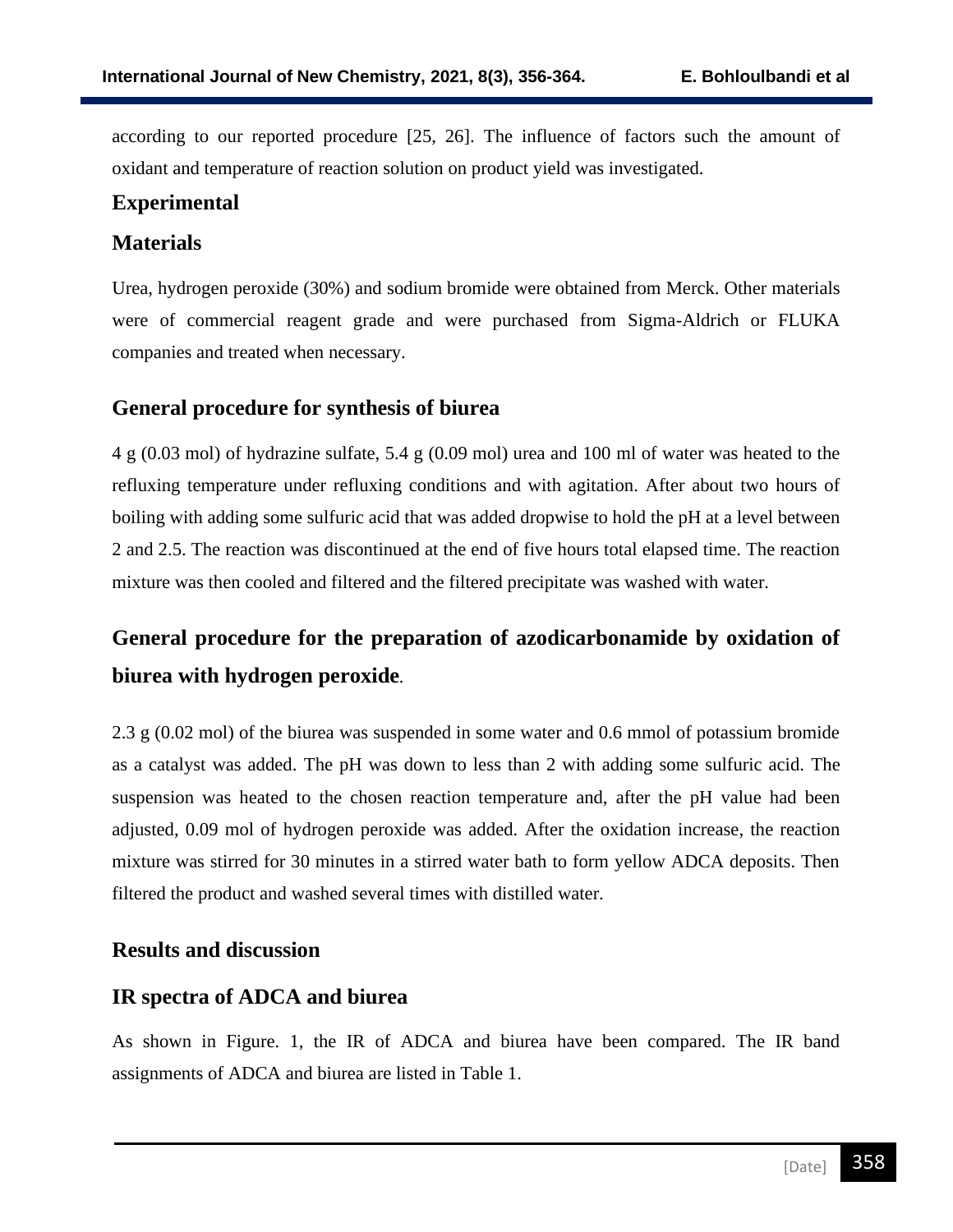| IR-ADCA $(\text{cm}^{-1})$                        | Assignments                                                                                                                                                                                                                                                              |  |
|---------------------------------------------------|--------------------------------------------------------------------------------------------------------------------------------------------------------------------------------------------------------------------------------------------------------------------------|--|
| 636<br>752<br>856<br>1116<br>1370<br>1633<br>1728 | $\delta N - C = 0 + \delta N CN + \delta C - N = N$<br>$\delta C = 0 + \delta H - N - H + \delta N = N$<br>$\delta N$ —H<br>$\delta H - N - H + \nu C = 0 + \nu C - N$<br>$\delta H - N - H + \nu C - N + \delta N - C = 0$<br>$\delta N$ –H + vC=O<br>$vC = 0 + vC - N$ |  |
| IR-biurea $(cm-1)$                                | Assignments                                                                                                                                                                                                                                                              |  |
| 559<br>613<br>1116<br>1425<br>1602<br>1676        | $\delta N-C=0$<br>$\delta N - C = 0 + \delta N - C - N + \delta C - N - N$<br>$\delta$ NH <sub>2</sub> + vC-N + vC=O<br>$vC-N + vN-N + \delta N-H$<br>$vC-N + \delta N-H + vC = 0$                                                                                       |  |
|                                                   | $vC-N + \delta N-H + vC = 0$                                                                                                                                                                                                                                             |  |

**Table 1.** Comparison of IR spectra in frequency and assignments of ADCA and biurea.



**Figure 1.** IR spectra of azodicarbonamide (ADCA) and biurea.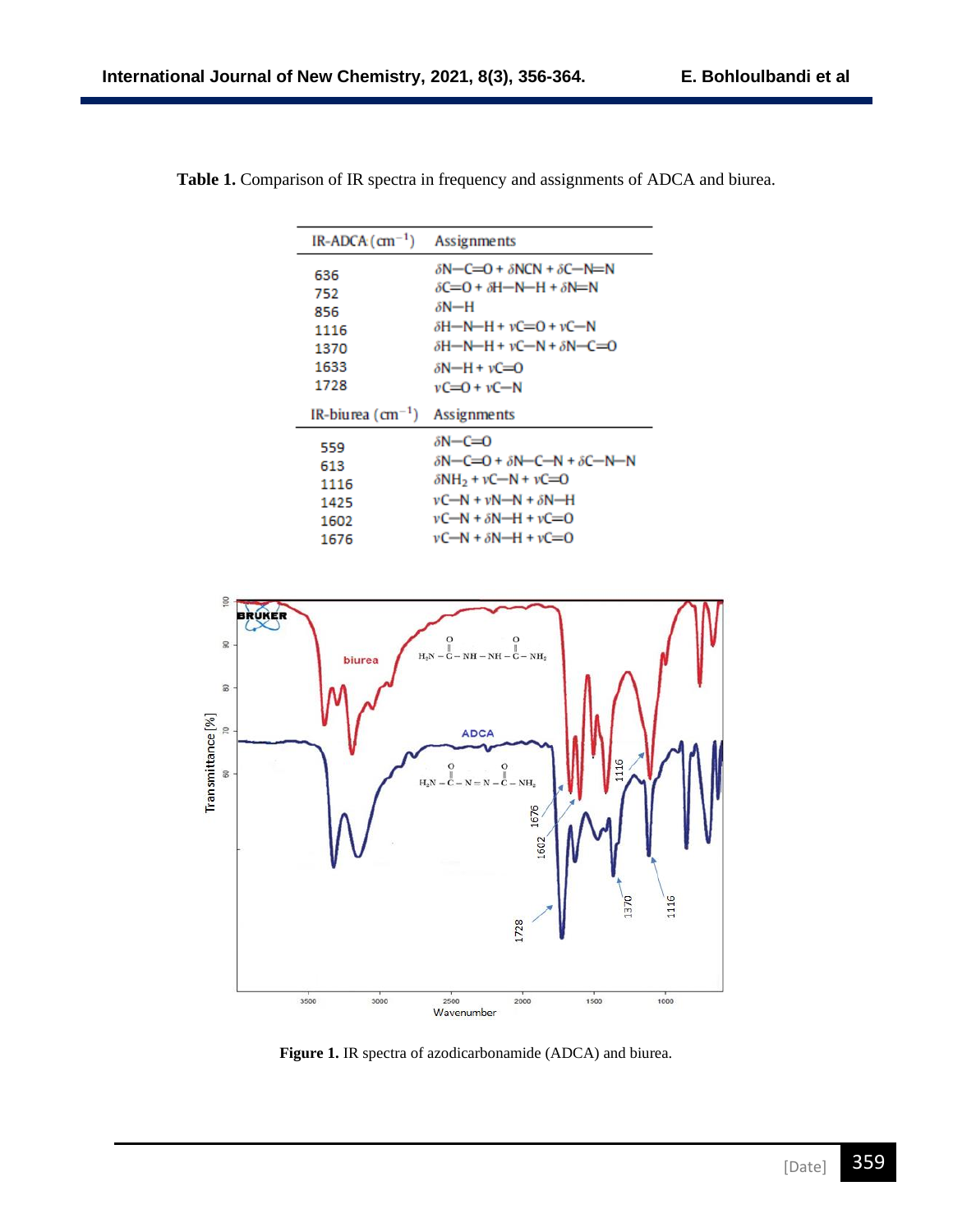FTIR spectras agree with the standard spectra of biurea and azodicarbonamide [27, 28], indicating that the products are biurea and azodicarbonamide.

## **Thermal Analysis of ADCA**

TG and DSC curves for ADCA are presented in Figure 2. Pure ADCA has three peaks corresponding to three mass loss steps in the TG curve [29, 30].

There is a sharp endothermic peak (220 °C) in the DSC curve, with a mass loss of about 75% in the TG curve. At the end of analysis, the sample mass reaches to zero [31].



**Figure 2.** TG and DSC curves for ADCA.

## **Catalytic oxidation of biurea to ADCA with hydrogen peroxide**

In order to find the suitable reaction conditions, the effect of the various reaction parameters that may affect the yield of the reaction were studied. The amount of oxidant and temperature of reaction solution are the factors that have been evaluated.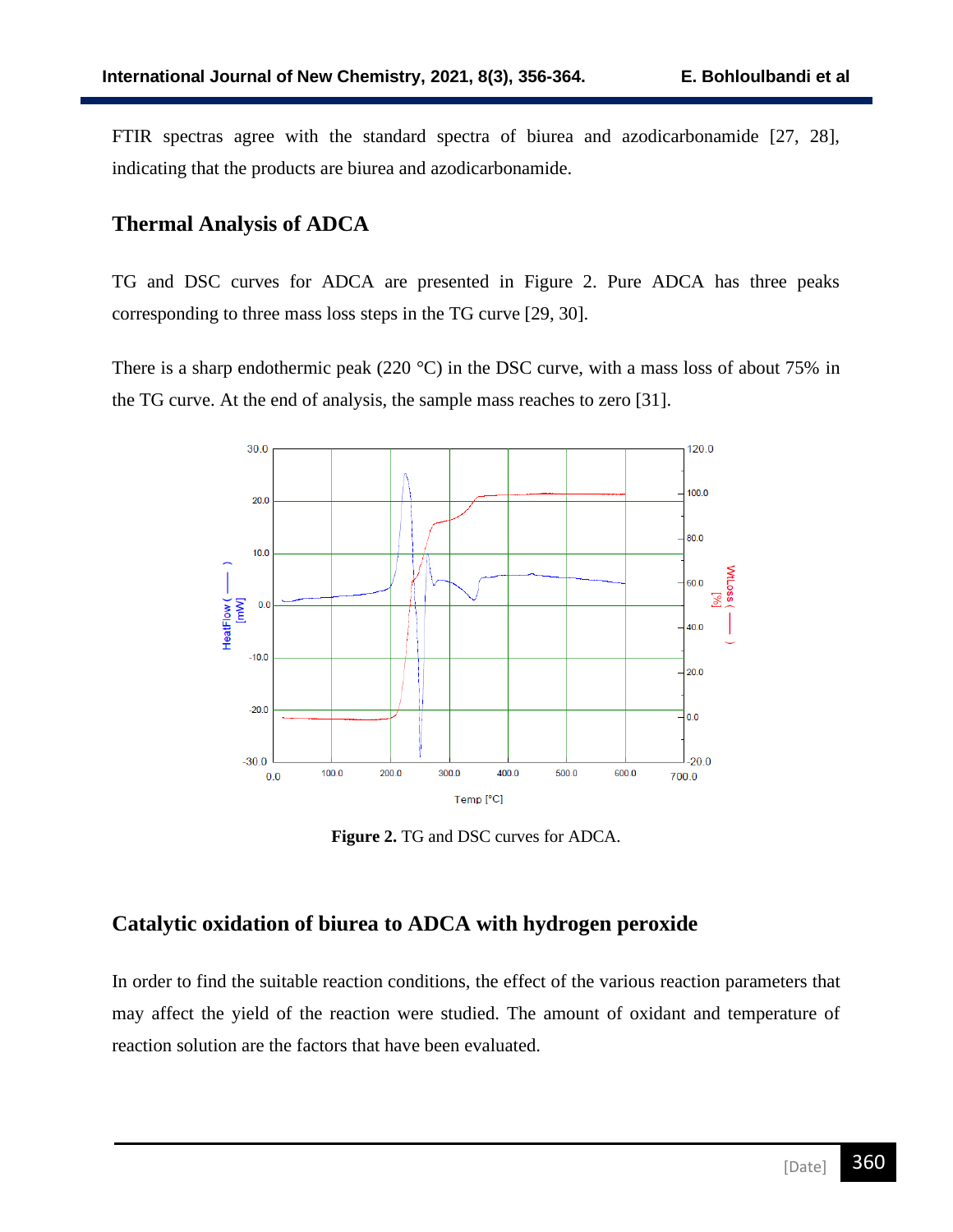The effect of  $H_2O_2$  concentration on the oxidation of biurea has also been studied (Table 1). The H<sub>2</sub>O<sub>2</sub> concentrations used were 0, 0.06 and 0.09 mol, while the amount of biurea was kept fixed. It is clear from Table 1 that the percentage of ADCA yield increases with increasing the  $H_2O_2$ content. In general, it is appropriate to use  $H_2O_2$  in excess of the stoichiometrically required amount of one mol per mol of biurea.

Table 1. The effect of oxidant amounts on the oxidation of biurea catalyzed by potassium bromide<sup>a,b</sup>.

| Entry | Oxidant<br>(mol) | amount | Yield of ADCA <sup>c</sup> (%) |
|-------|------------------|--------|--------------------------------|
|       | none             |        |                                |
|       | 0.06             |        | 75                             |
| 2     | O O9             |        | 96                             |

<sup>a</sup>Reaction conditions: the molar ratio for catalyst:biurea: H<sub>2</sub>O<sub>2</sub> (30%) are 1:33:X. <sup>b</sup> Reaction time: 30 min. c Isolated yield.

Examine the effect of temperature on the yield of the product, the experimental results are shown in figure 3. The figure 3 shows that with the increase of temperature, the yield of ADCA increasing, when after reacting for  $60^{\circ}$ C and further increments of temperature can slightly decrease the yield. This may be due to thermal decomposition of  $H_2O_2$ .



**Figure 3.** Effect of temperature on the yield of azodicarbonamide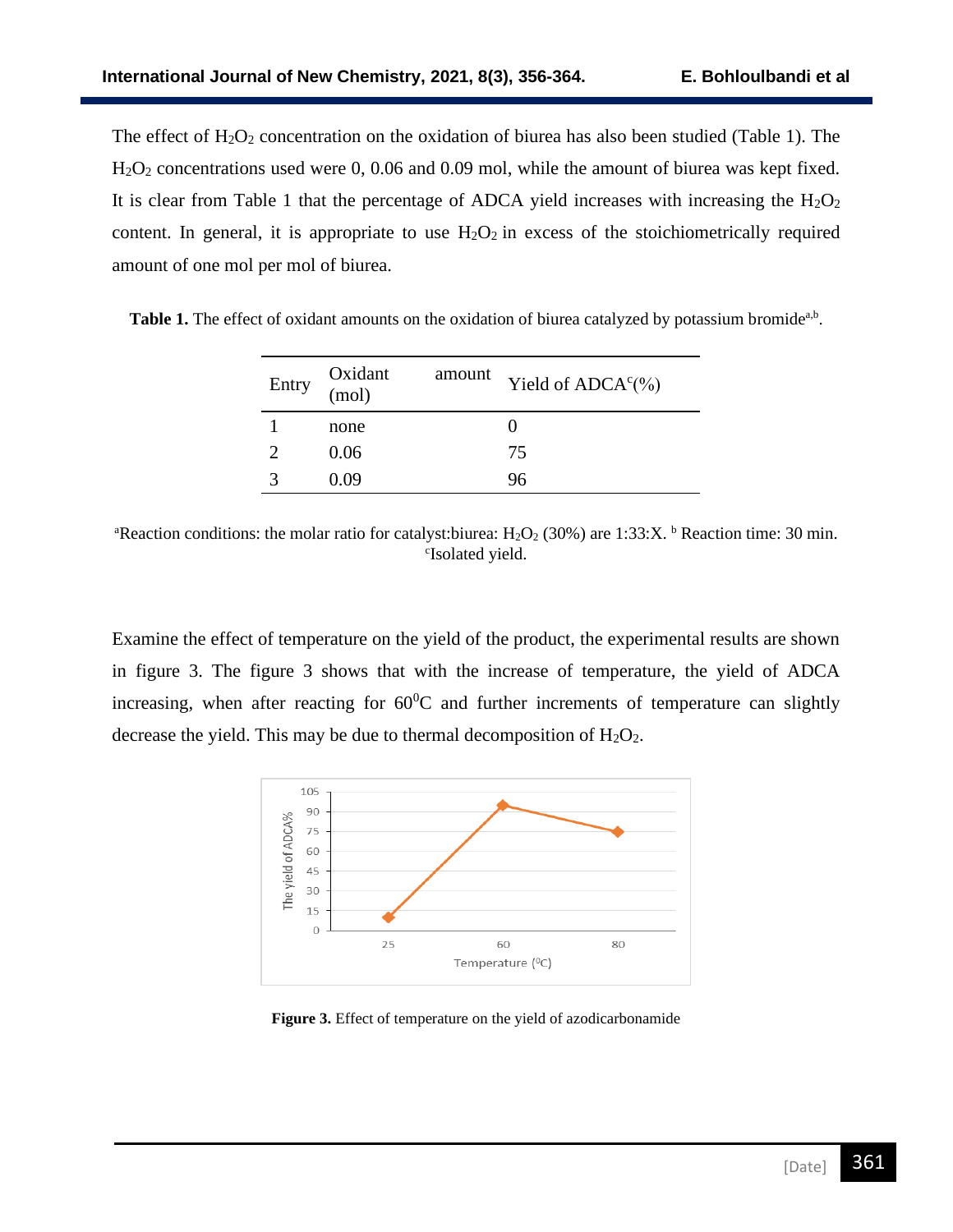## **Conclusion**

It can be concluded that this catalytic system is highly efficient for oxidation of biurea to ADCA with hydrogen peroxide as an environmentally friendly oxidant. Addition of KBr as a catalyst to the biurea/hydrogen peroxide systems led to a remarkable increase in the yield of ADCA. In this work, by optimization of reaction conditions, factors of influencing the yield of azodicarbonamide were studied. Under the optimum process conditions, the yield of azodicarbonamide reached over 95%, with hydrogen peroxide oxidation process.

## **Acknowledgments**

The financial support of this work by ACECR is acknowledged.

## **References**

[1] Á. Kmetty, K. Litauszki, D. Réti, *Appl. Sci.,* 8, 1 (2018).

[2] M. Niaounakis, *Biopolymers: Processing and Products*, William Andrew, Netherlands (2015).

[3] N. MadadiMahani, *Int. J. New. Chem.,* 6, 34, (2019).

[4] A. Douibi, L. Gouissem, M. Guessoum, D. Benachour, *Int. J. Eng. Technol. Sci.* 14, 60 (2014).

[5] A. Sims, S. Jaafar, *J. Cell. Plast.,* 30, 175 (1994).

[6] I. Krutko, I. Danylo, V. Kaulin, *Voprosy khimii i khimicheskoi tekhnologii,* 1, 26 (2019).

- [7] J. H. Bryden, *Acta. Cryst*., 14,61(1961).
- [8] M. Qi, R. Guo, M. Su, X. Cheng, L. Zhang, *Appl. Mech. Mater*., 448, 464 (2014).
- [9] [H. Kume, T. Maekawa,](https://patents.google.com/patent/JPS5398926A/en) *Preparation of azodicarbonamides*, JPS5398926A.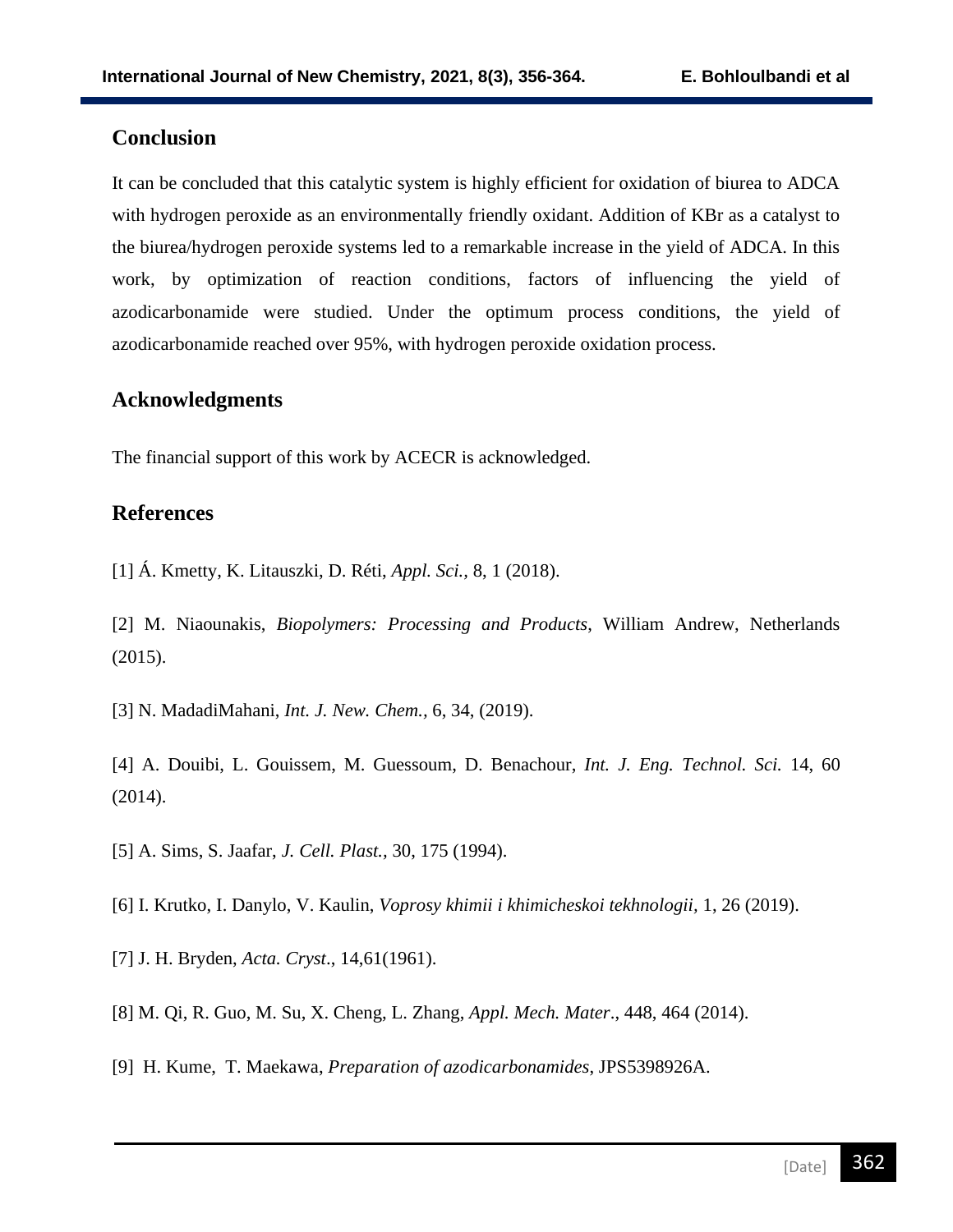[10] [H. A.](https://patents.google.com/patent/US2988545A/en) Hill, *Manufacture of azodicarbonamide,* US patent 2988545A.

[11] M. Williams, W. McEwan, A. R. Henry, *J. Phys. Chem.,* 61, 261 (1957).

[12] B. [Ignaz,](https://patents.google.com/patent/US3227706A/en) *Preparation of azodicarbonamide*, US patent 3227706A.

[13] [W. Woodrow,](https://patents.google.com/patent/US3190873A/en) *Oxidation of hydrazoamides to azoamides*, US patent 3190873A.

[14] W. Fuzhen, H. Guodong, W. Bozhen, *Clean production method of azodicarbonamide*, CN patetnt 102408359A.

[15] D. Mei, C. Haixian, *Method for producing ADC foaming agent by using chlorine gasoxidized HDCA (biurea) in saturated hydrochloric acid solution*, CN patent 102675158A.

[16] C. Shihao, C. Xuechen, H. Bing, H. sheng yang, *Method for preparing azodicarbonamide by hydrogen peroxide oxidization method*, CN patent 103058893A.

[17] S. [Bohm, K. Wedemeyer,](https://patents.google.com/patent/US4088643A/en) *Process for the production of azodicarbonamide*, US patent 4088643A.

[18] R. A. Sheldon, *Top. Curr. Chem*., 164, 21 (1993).

[19] S. Rayati, E. Bohloulbandi, *C. R. Chimie*., 17, 62 (2014).

[20] S. Rayati, S. Shokoohi, E. Bohloulbandi, *J. Iran. Chem. Soc*., 13**,** 1983 (2016).

[21] A. Ebadi, F. Nikbakht, *Reac. Kinet. Mech. Cat*., 104, 37 (2011).

[22] M. Javaherian, F. Doraghi, *Reac. Kinet. Mech. Cat*., 116, 235 (2015).

[23] G. Strukul, *Catalytic Oxidation with Hydrogen Peroxide as Oxidant*, Kluwer, Dordrecht (1992).

[24] J. O. Edwards, *Peroxide Reaction Mechanisms*, Wiley-Interscience, New York (1962).